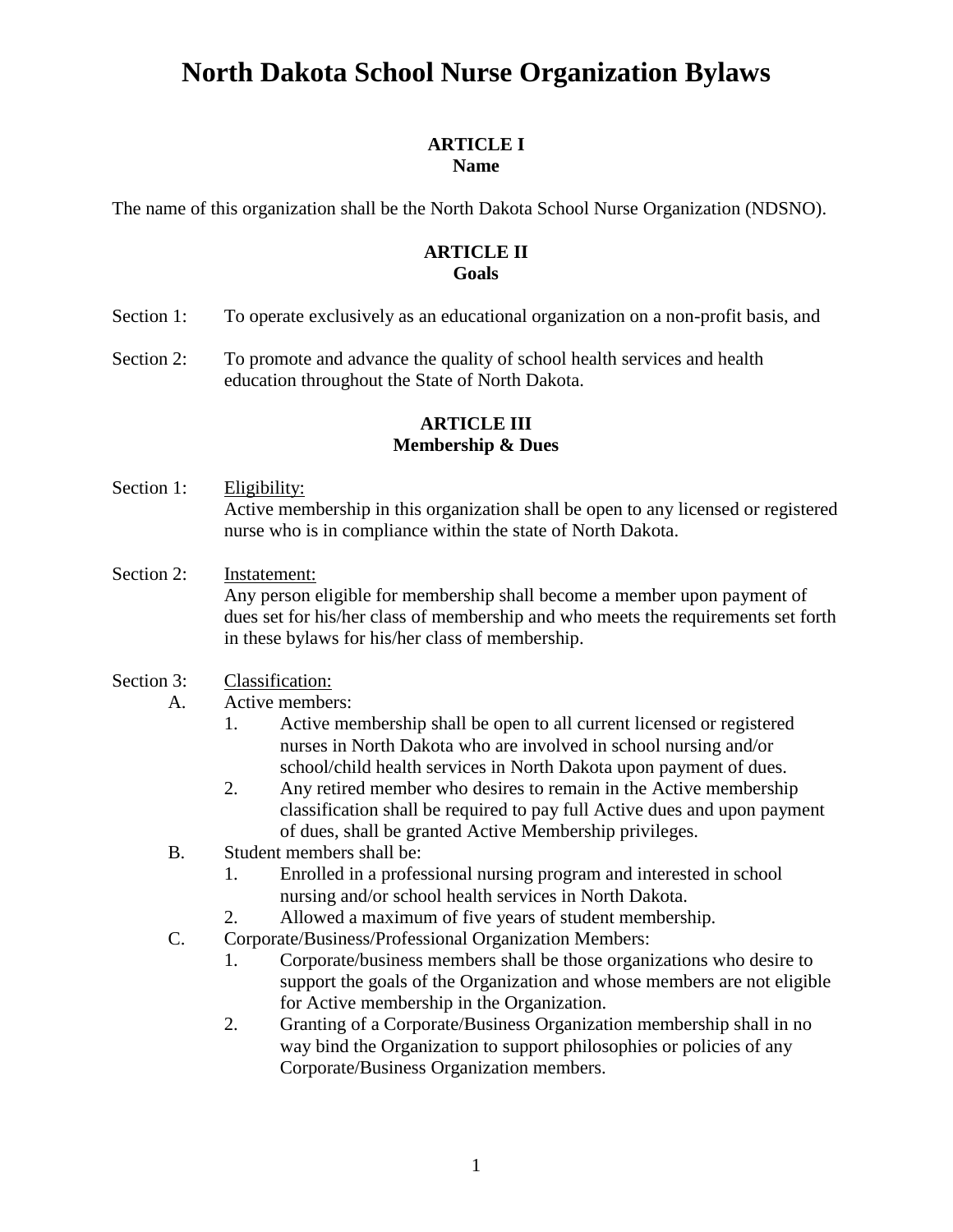- D. Members-at-Large shall be:
	- 1. Those persons who hold a special interest in or who are working with the Organization and who do not fit into any other Organization membership classification.

Section 4: Rights-Restrictions:

- A. Active members shall be entitled to exercise full membership rights, which include voting on organizational business, holding an office, and participating on committees.
- B. Student members shall have all the privileges of membership, except the privilege of voting and holding an office.
- C. Corporate/Business/Professional Organization and Member-at-Large members shall have all the privileges of membership except those of voting, holding office and serving on a committee.
- Section 5: Membership Dues: All annual membership dues shall be established by the Executive Board.

#### **ARTICLE IV Fiscal and Membership Year**

Section 1: Fiscal Year: The fiscal and membership year shall be from July  $1<sup>st</sup>$  to June  $30<sup>th</sup>$ .

### **ARTICLE V Officers**

- Section 1: Composition: The elected officers of the organization shall be President, Vice President, Secretary, Treasurer, and Public Relations Representative.
- Section 2: Eligibility: Only Active members of the Organization shall be eligible to be elected to office.
- Section 3: Term of Office: All elected officers may serve for a term of two years in each capacity and may seek re-election at the end of their term.
- Section 4: Vacancy: The Vice President shall take over the duties of the president if there is a vacancy in that office for the remainder of the unexpired term. If any other office becomes vacant, the Executive Board shall appoint the vacant position for the remainder of the unexpired term.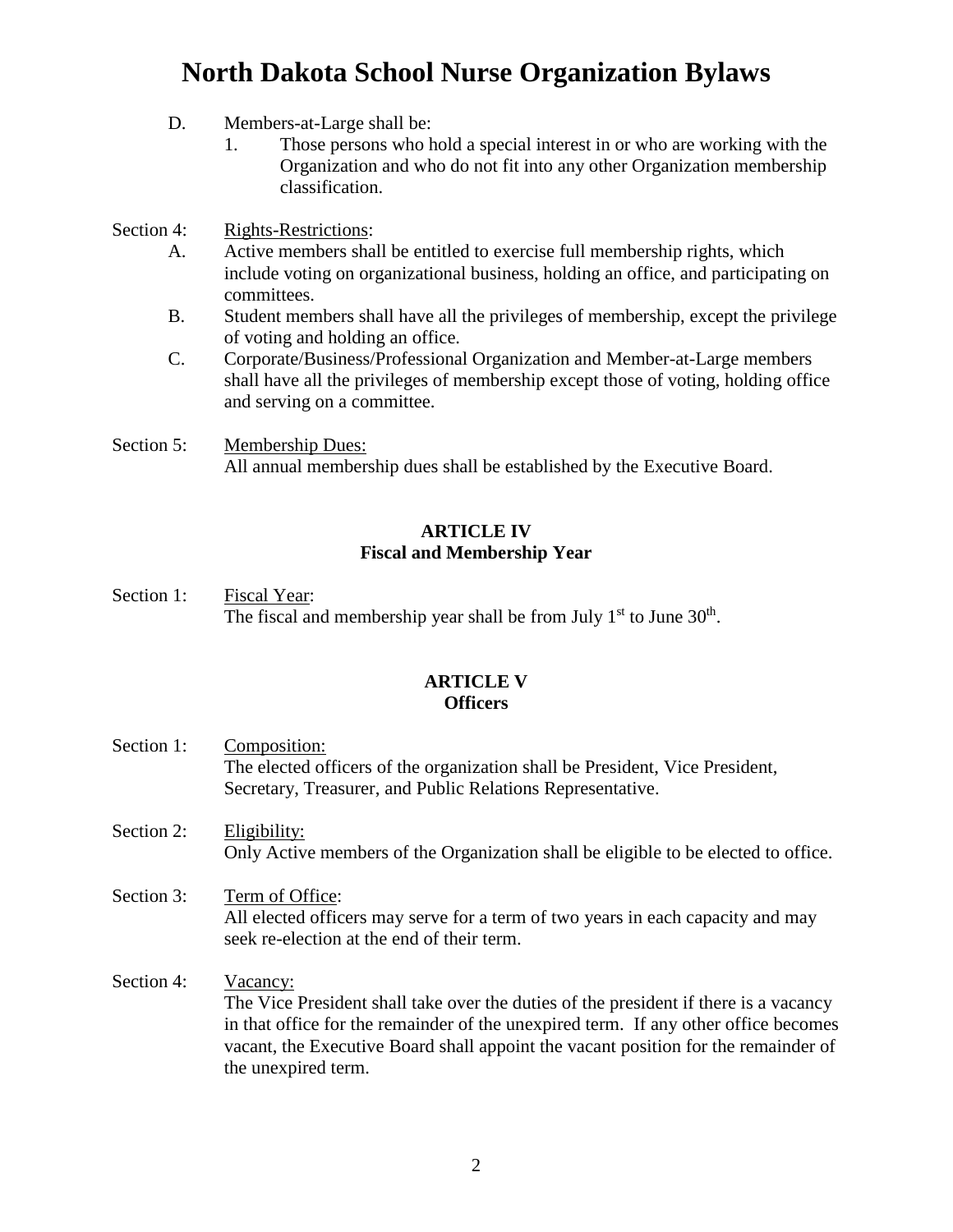### **ARTICLE VI Duties of Officers**

Section 1: Duties:

The officers shall perform the duties prescribed by these bylaws and the parliamentary authority adopted by the organization.

- A. The President shall:
	- 1. Preside at all meetings of the Organization and the Executive Board.
	- 2. Prepare an agenda prior to all meetings.
	- 3. May be present as an ex-officio member of all committees.
	- 4. Shall prepare an annual highlight report for presentation to general members.
	- 5. Perform such other duties as may be required or assigned.
- B. The Vice President shall:
	- 1. Assist the president and in his/her absence perform the duties of president.
	- 2. Perform such other duties as may be required or assigned.
- C. The Secretary shall:
	- 1. Keep minutes of the proceedings of all NDSNO and Executive Board meetings.
	- 2. Keep correspondence, papers and transactions of the group as pertinent to the office of secretary for seven years. All items greater than seven years will be purged by the State School Nurse Consultant.
	- 3. Keep on file the annual membership directory.
	- 4. Perform such other duties as may be required or assigned.
- D. The Treasurer shall:
	- 1. Prepare an annual written financial report for presentation to the general membership at the annual meeting and give a verbal financial report at all other meetings.
	- 2. Arrange for an external audit as necessary.
	- 3. Collect all dues, pay all bills, and keep a record of all money received and expended as authorized.
	- 4. Perform such other duties as may be required or assigned.
- D. The Public Relation Representative shall:
	- 1. Build and sustain a positive image of NDSNO on social media approved by the Executive Board.
	- 2. Perform such other duties as may be required or assigned.

#### **ARTICLE VII Meetings**

- Section 1: Annual Meetings: The organization shall meet minimally two times a year as determined by the Executive Board.
- Section 2: Special meetings: Special meetings may be called by the President and/or a majority of the Executive Board.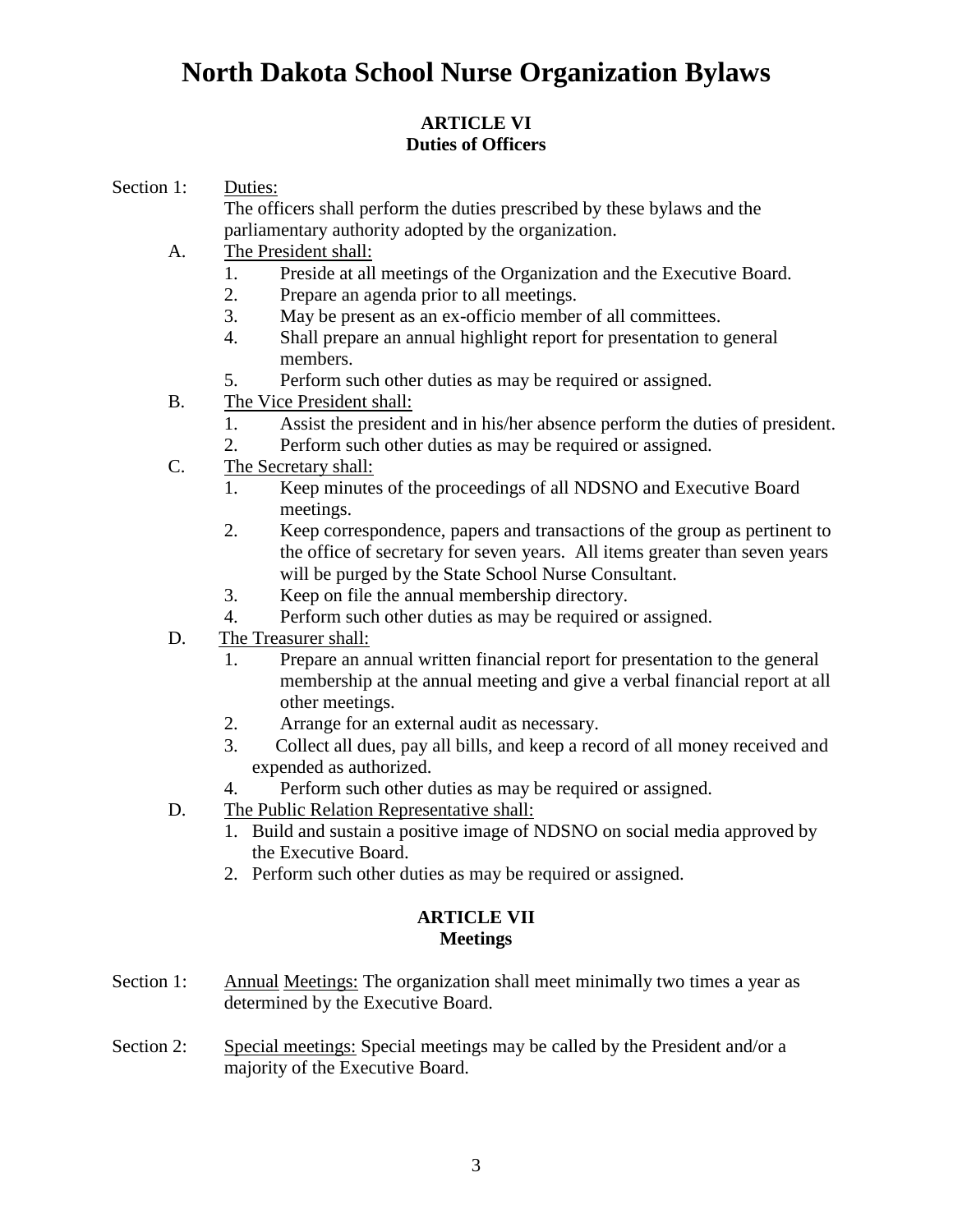Section 3: Quorum: A majority of the active members registered and present at a meeting shall constitute a quorum.

### **ARTICLE VIII Executive Board**

Section 1: Composition: The Executive Board shall be composed of the President, Vice President, Secretary, Public Relation Representative, and Treasurer.

> Honorary Members shall be composed of the Director of Safe and Healthy Schools and the State School Nurse Consultant. As an honorary member, this person has a voice in discussion but not a formal vote.

- Section 2: Authority: The Executive Board shall exercise the powers of the Organization except during annual meetings.
- Section 3: Duties:
	- A. The Executive Board shall establish goals and objectives to advance the mission of the organization.
	- B. The Executive Board shall ensure that the resources necessary for achievement are available and used efficiently.
	- C. The Executive Board shall appoint committee tasks that are driven by the mission of the organization.
	- D. The Executive Board shall develop a budget that will be presented to general membership at the annual meeting.
	- E. Executive Board shall write and submit a yearly strategic plan to be presented to the NDSNO general members.
- Section 4: Meetings: The Executive Board shall meet as deemed necessary.
- Section 5: Quorum: The majority of members of the Executive Board shall constitute the quorum.

### **ARTICLE IX Elections**

- Section 1: Elections:
	- A. Election of officers shall be by ballot.
	- B. Ballots shall be available to all eligible members.